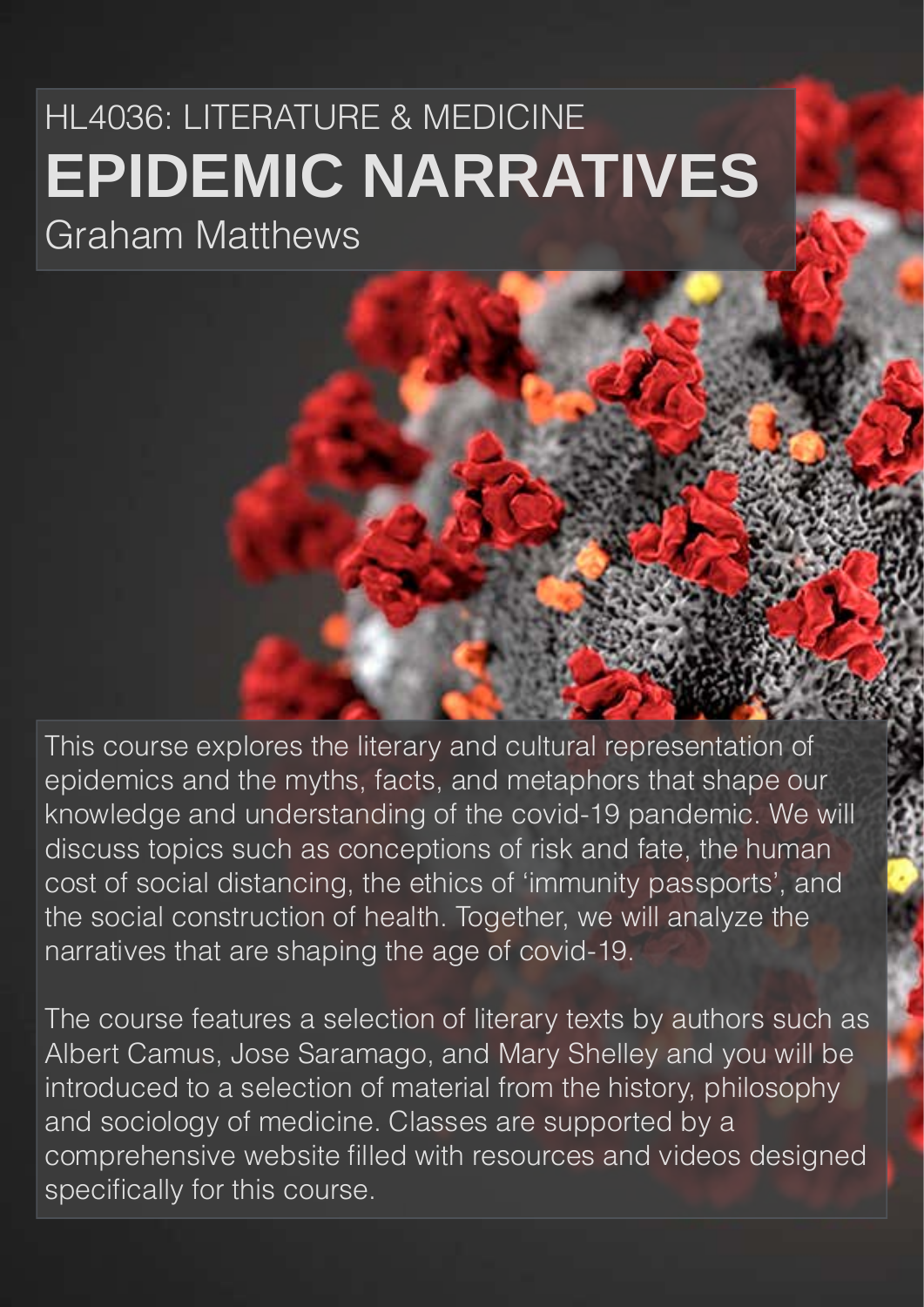2. Introduction to the Medical Humanities: extracts from Rita Charon, *Narrative Medicine*; Mark Honigsbaum, *The Pandemic Century*

3. Plague: extracts from Daniel Defoe, *Journal of a Plague Year*; Mary Shelley, *The Last Man*

4. Social Distancing: extracts from Isaac Asimov, *The Naked Sun*; J.G. Ballard, 'The Intensive Care Unit'

5. Risk and Fate: Albert Camus, *The Plague*

Manufacturer of Manufacturer

6. Immunity Passport: extracts from Charles Eric Maine, *The Darkest of Nights*

7. Cinematic Prophylaxis: *Outbreak* (film), *Contagion* (film)

## **Recess Week**

8. Pathographies: Extracts from Sarah Manguso, *The Two Kinds of Decay* (2008); Susanne Antonetta, *Body Toxic* (2002)

9. Graphic Medicine: extracts from M.K. Czerwiec, *Taking Turns*; Marisa Acocella Marchetto, *Cancer Vixen*; Ian Williams, *The Bad Doctor* 

10. AIDS Narratives: Colm Toibin, *The Blackwater Lightship;* Yan Lianke, *Dream of Ding Village*

11. Leprosy and SARS in Singapore: Danielle Lim, *Trafalgar Sunrise* 

12. Game Narratives: Pandemic; Plague Inc; The Last of Us; A Plague Tale: Innocence

13. Creative Project exhibition

Please purchase: *The Plague* and *Trafalgar Sunrise*